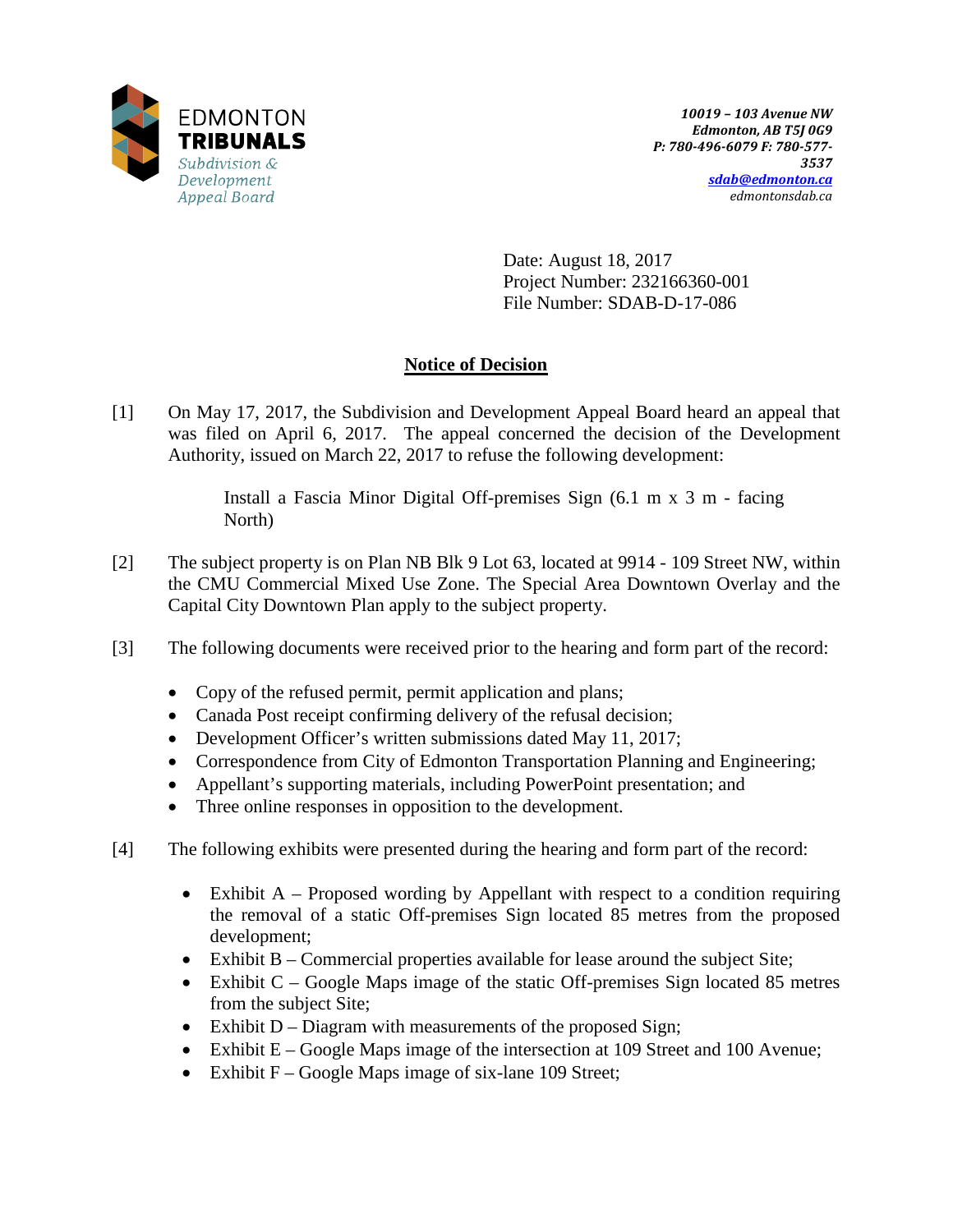Exhibit  $G$  – Letter confirming removal of static Sign should the subject Sign be approved

# **May 17, 2017 Hearing**

#### **Preliminary Matters**

- [5] At the outset of the appeal hearing, the Presiding Officer confirmed with the parties in attendance that there was no opposition to the composition of the panel.
- [6] As the first hearing of the day ran late, the Development Officer requested to speak first, as he had a prior engagement scheduled for 12:30 p.m. He consented to the hearing proceeding in his absence after the completion of his submissions.
- [7] One neighbour in opposition to the development was in attendance, and he also indicated that he would like to speak first so that he could leave immediately afterward. He understood that by speaking first and leaving before the close of the hearing, he would not have the opportunity to hear the Appellant's submissions.
- [8] The Appellant expressed no opposition to this change in process.
- [9] The Board determined that the appeal was filed on time, in accordance with section 686 of the *Municipal Government Act*, RSA 2000, c M-26.

#### **Summary of Hearing**

- a) *Position of the Development Authority*
- [10] The Development Authority was represented by Mr. S. Ahuja.
- [11] There is another Sign located 85 metres north of the proposed Sign. This other Sign is located on a Site that is owned by the same owner of the subject property. The owner has indicated a willingness to remove that other Sign if the subject Sign is approved. While this compromise may address the separation distance requirement, illumination from the subject Sign remains a factor.
- [12] Mr. Ahuja had the opportunity to review the Appellant's submissions and supporting materials. The examples of similar signs included in these materials relate to developments in industrial areas. By contrast, the proposed Sign will impact residential areas. The proposed development is a north-facing Fascia Sign, and since light does not simply emit in a straight line, the Development Authority is concerned with stray light illumination to the northeast and to the neighbouring residential area.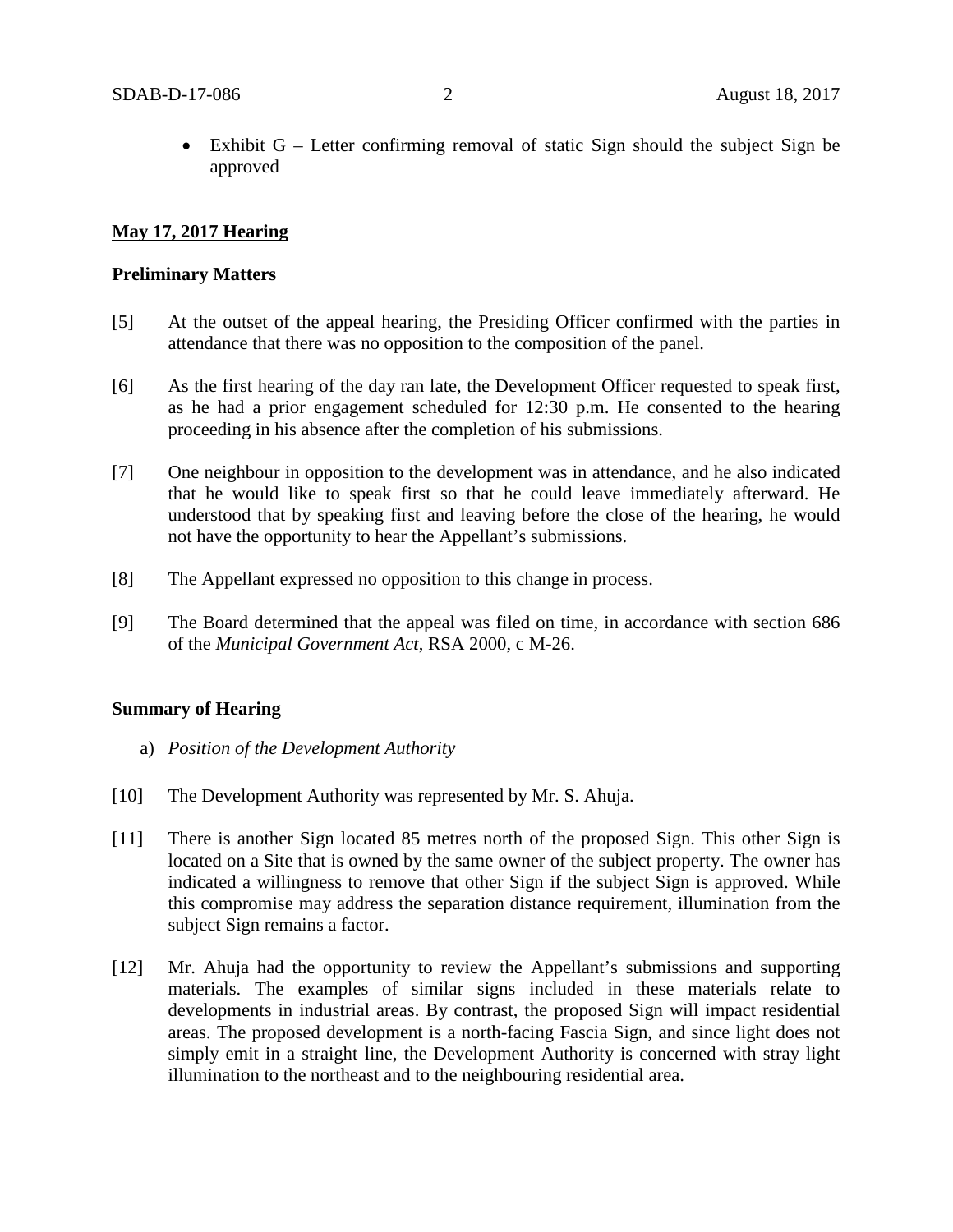- [13] Should the Board grant this development, there is a condition that the Sign be deenergized at certain periods. This condition is to mitigate the impact of the Sign illumination at night, as the light fluctuation and flashing effect will be particularly impactful during this time, when residents return home to rest and sleep.
- [14] Based on the Appellant's materials, he understands that the proposed Sign will utilize new lighting technologies. However, the information provided is insufficient for him to accurately evaluate the potential impact upon surrounding properties. For example, Sign comparables were taken from Carolina and Toronto, which are not similar to Edmonton. Examples from the Sign manufacturer's website were taken from industrial areas and shopping mall complexes. Photographs from the Appellant's materials also show Sign examples located next to highways in industrial areas, whereas the proposed Sign will be located in a Commercial Mixed Use Zone. Finally, he questioned the technology's ability to completely eliminate light, which is what the Appellant appears to suggest.
- [15] Mr. Ahuja clarified that when reviewing the application, his review was based on the Applicant's request for a zero metre setback. He also drew attention to the size of the Sign which in combination with the potential illumination, will result in a greater negative impact.
	- b) *Position of Affected Property Owner in Opposition to the Development*
- [16] Mr. K. Masse of Keystone Capital Inc., 9233 96 Street, appeared in opposition to the development.
- [17] He owns the building west of the proposed development. His building is arguably the one that will be the most impacted by the subject Sign. Although the building is classified as a highrise, it is only three Storeys tall, and the entire east side of the building is covered in windows. Each of the windows is ten feet high, and the massive size of these windows required that they be installed using two separate pieces. If the Sign is approved, the illumination will have a drastic impact upon the tenants in his building.
- [18] The building is listed as a Class B Historical Building, which was one of the selling features for tenants. Six tenants located on the east side of the building will be impacted by illumination from the proposed Sign, and three others on the south side of the building will also face some aspect of illumination.
- [19] The development is located in Grandin, which is a walkable neighbourhood located near a major thoroughfare. As a result, the neighbourhood is characterized by a large residential area and a small pocket of commercial development. The entire neighbourhood should not be characterized as commercial simply due to this small pocket of commercial development. The impact upon residents should be taken into account. In the past, residents have experienced light from Digital Signs shining into their windows, which was not relaxing at night.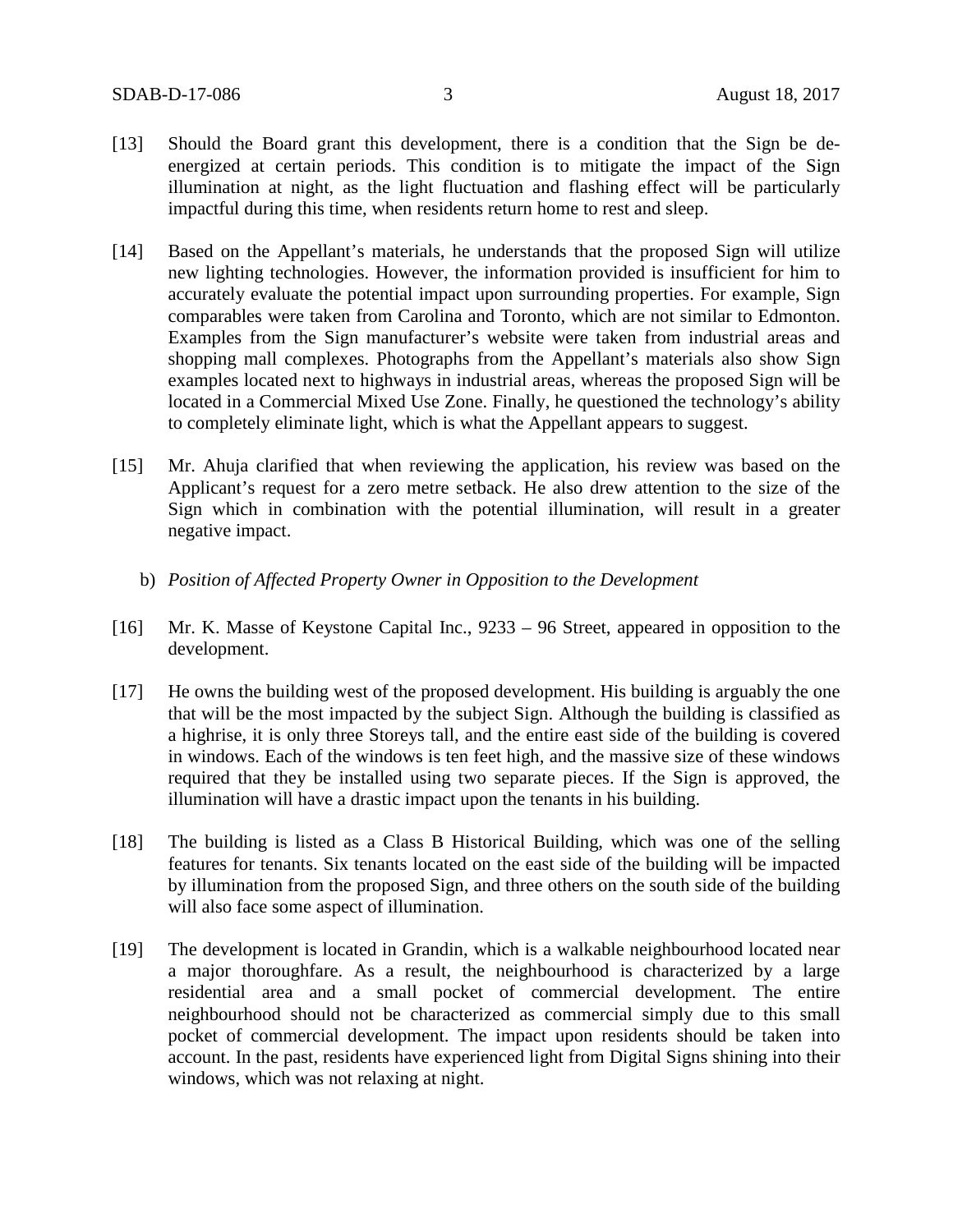- [20] In his view, if the proposed development consists of new technology with unknown impacts, the development should first be installed in a purely industrial commercial area for evaluation, rather than using a mixed residential area as a testing ground.
- [21] Mr. Masse confirmed that he reviewed the information from the Appellant about the new lighting technology, and acknowledged that according to this information, his building should experience only 1% visibility of the Sign illumination. However, this information does not alleviate his concerns, as he doubts its reliability. He does not believe the technology will work. In particular, he doubts that there is a technology that can completely eliminate Sign illumination at one angle, whereas at another angle, the Sign becomes fully visible. In his view, there must be some illumination regardless of the angle.
	- c) *Position of the Appellant, Icewerx Consulting Inc.*
- [22] The Appellant was represented by legal counsel, Mr. R. Colistro.
- [23] Two issues have been identified by the Development Authority. The first relates to the proximity of the proposed Sign to another Off-premises Sign 85 metres away. Separation distance requirements are generally in place to address proliferation concerns. However, in this case, a variance is appropriate to allow both Signs to exist at their respective locations because the other Sign to the north faces east/west, whereas the proposed Sign faces north. Those viewing the other Sign on 100 Avenue will not be the same as those viewing the proposed Sign from 109 Street, so the proliferation effect is minimized.
- [24] However, should the Board find that the proposed development does not meet the test under section 687(3)(b) of the *Municipal Government Act,* the Appellant is amenable to the condition requiring the removal of the other Sign located to the north. However, the Appellant proposes the following wording for such a condition: that the other Sign be "removed prior to energizing the proposed Fascia Off-premises Sign".
- [25] The second issue identified by the Development Authority relates to Sign illumination. Mr. Colistro first provided background information about the immediately surrounding area, which is characterized by mostly commercial developments, despite the mixed use zoning. The residential area is actually set further back from the proposed Sign than the immediately adjacent commercial spaces.
- [26] Mr. Masse's property west of the subject development is angled in such a way that although the tenants will have a view of the Sign's physical structure, they will not be impacted by the illumination. This is because the Sign uses new technology developed by Media Resources. This new technology utilizes horizontal louvres that allow the viewing angle to be brightest when driving down 109 Street at the optimal cone of vision. However, as the driver shifts left or right, the Sign becomes darker.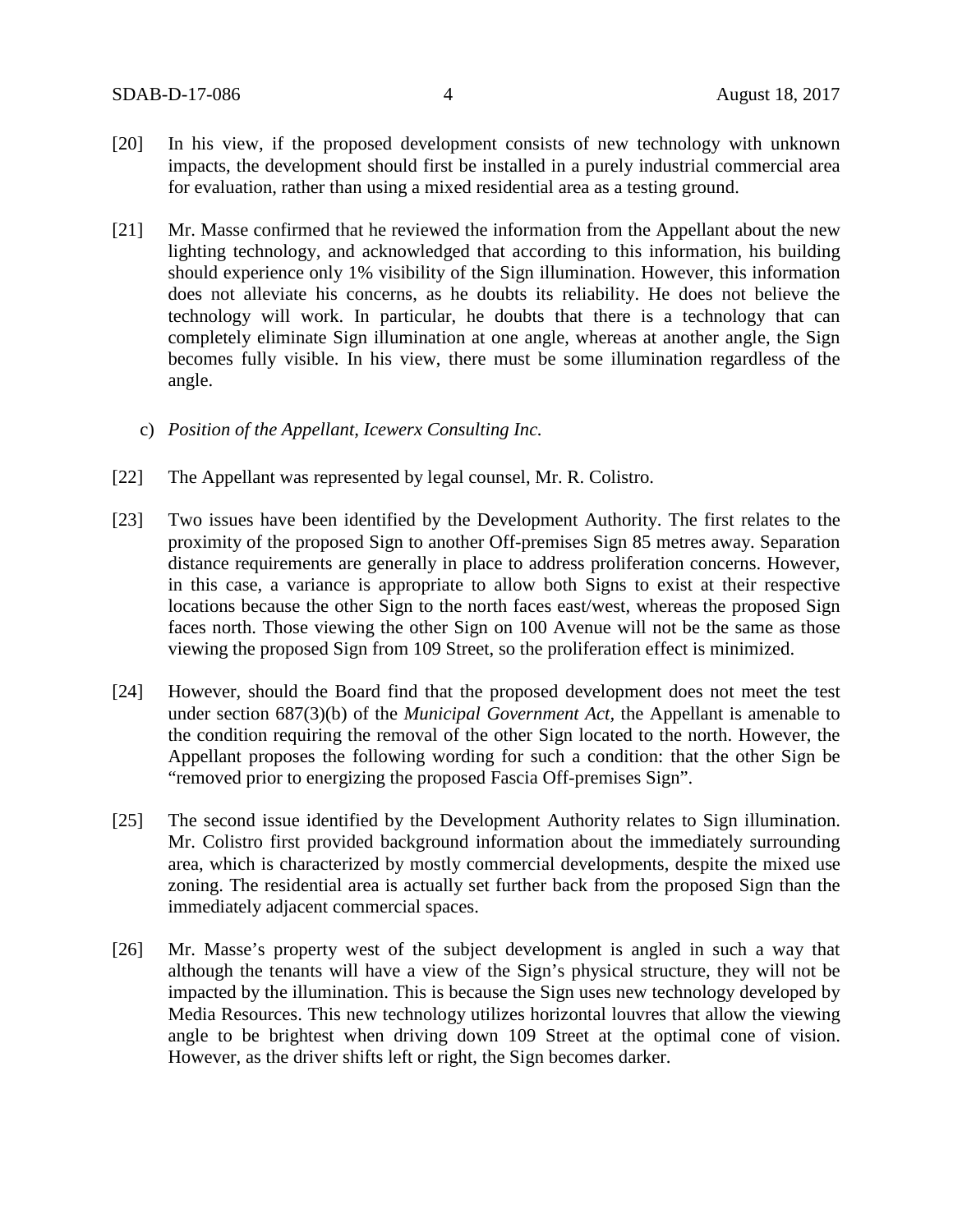- [27] Referencing his supporting materials, Mr. Colistro acknowledged that there will always be some visibility of the Sign due to how LED lights reflect, but the illumination will not be of material impact. However, the example photos of the case study conducted in Columbia depict a Sign adjacent to a residential area. That Sign was developed specifically to minimize impact upon the residential neighbourhood. Feedback from the local community did not raise any complaints regarding the brightness of that Sign.
- [28] The building east of the proposed Sign will likely be unable to see the Sign. Referencing a recent advertisement for leasing opportunities in that building (Exhibit "A"), Mr. Colistro noted that it is primarily a commercial building.
- [29] There is a small area where the viewing angle transitions from peak brightness to a duller brightness. It is this transitional area where a portion of the mixed use developments in this area will be most affected. However, the illumination experienced in this area will not be the peak brightness that can be seen from 109 Street.
- [30] Due to the mitigating effects of the new Sign technology, the Applicant opposes the recommended condition that the Sign be de-energized at night. Not only will illumination be effectively controlled, de-energization will make the Sign economically unfeasible. The Applicant would prefer a condition requiring the use of the aforementioned horizontal louvres to block light into residential areas.
- [31] The new Sign technology also means higher associated costs. As such, the Applicant would not be amenable to a permit of shorter duration than the typical five year period. Mr. Colistro emphasized that that the technology was created to mitigate the potential impact of Sign illumination.
- [32] The Board questioned whether buildings north of 100 Avenue would be able to see the Sign as well. However, the Appellant noted the proposed Sign is fixed to the second Storey of the building, so even if buildings to the north can see the Sign, the distance is such that the illumination will not materially impact those properties. Furthermore, there is a Petro Canada Sign that would also block some of the potential illumination (Exhibit "B").
- [33] The Board returned to the cone of light diagram provided by Media Resources, which demonstrated the transition from 100% visibility to 1% visibility. The Board noted that there still appears to be some projection onto a portion of the residential area, notwithstanding this transitional cone. The Board questioned whether the Appellant would be amenable to a condition that should the Sign not perform as promised by Media Resources, then it be de-energized.
- [34] In response, the Appellant questioned how such a condition would be worded, and how such a condition would be enforced. Mr. Colistro expressed further concern about potential lack of clarity for his client. Instead, he proposed that the hearing be tabled so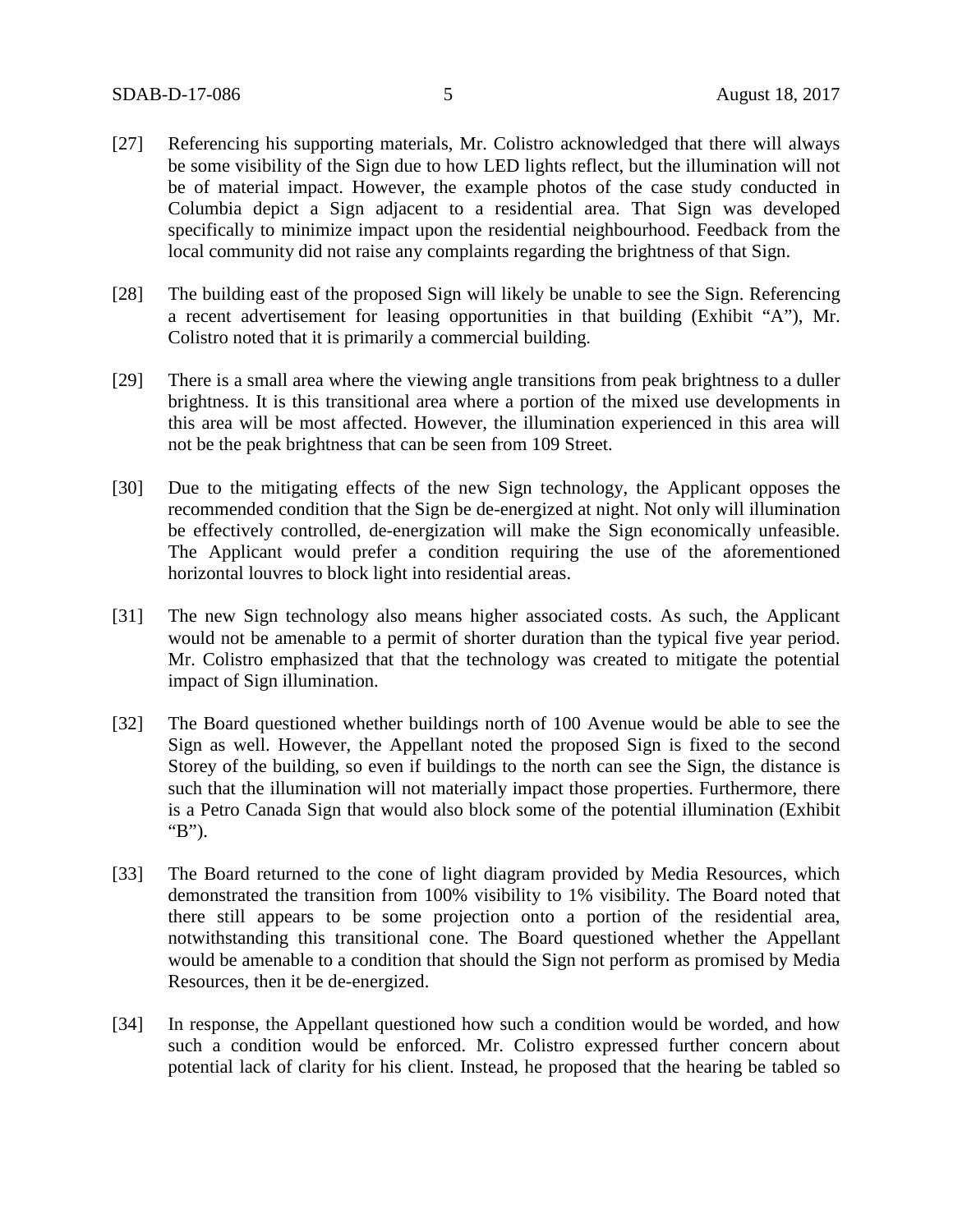that he could obtain more scaled drawings that will provide more accurate representations of the cone of light and the transition area from 100% visibility to 1% visibility.

- [35] The Board agreed to table the matter, noting in particular that it was concerned about lack of clear information pertaining to this new technology. More information about light illumination onto the surrounding residential area would be desirable, and the tabling of the matter would provide an opportunity to obtain more accurate scaled representations.
- [36] The Board specified that the following additional information would be relevant information in its determination: illumination details, transitional area, blocked area, brightness in nits, and the precise/exact lines delineating the viewing area and transitional area.

#### **August 3, 2017 Hearing**

#### **Preliminary Matters**

- [37] The Board passed a motion to raise the matter from the table.
- [38] The day prior to the hearing, the Appellant provided new submissions to the effect that the proposed development, if approved, would utilize traditional Digital Sign light technology. The Board noted that the neighbouring property owner who had appeared at the previous hearing in opposition to the development would have been aware of the continuation, but would not have received notice of this specific change.
- [39] In response, the Appellant referred to the Scope of Application, which is for a Minor Digital Off-premises Sign; the scope remains unchanged, notwithstanding the change in technology, and the notice to property owners of the rescheduled hearing would have included the description for this Scope of Application. Alternatives were available to the neighbouring property owner to contact the Board about the rescheduled hearing and enquire about any new materials that may have been submitted. In addition, that same neighbour asked to speak before the Appellant and he left the previous hearing prior to the Appellant's oral submissions about the new Sign technology. The neighbour also opposed the sign regardless of the technology.
- [40] The Development Officer stated that it would have been better if the neighbour could have attended. It was his understanding that the neighbour had doubts about the effectiveness of new Sign technology, and was concerned about light from the subject Sign illuminating onto his own property.
- [41] The Board elected to proceed with the hearing.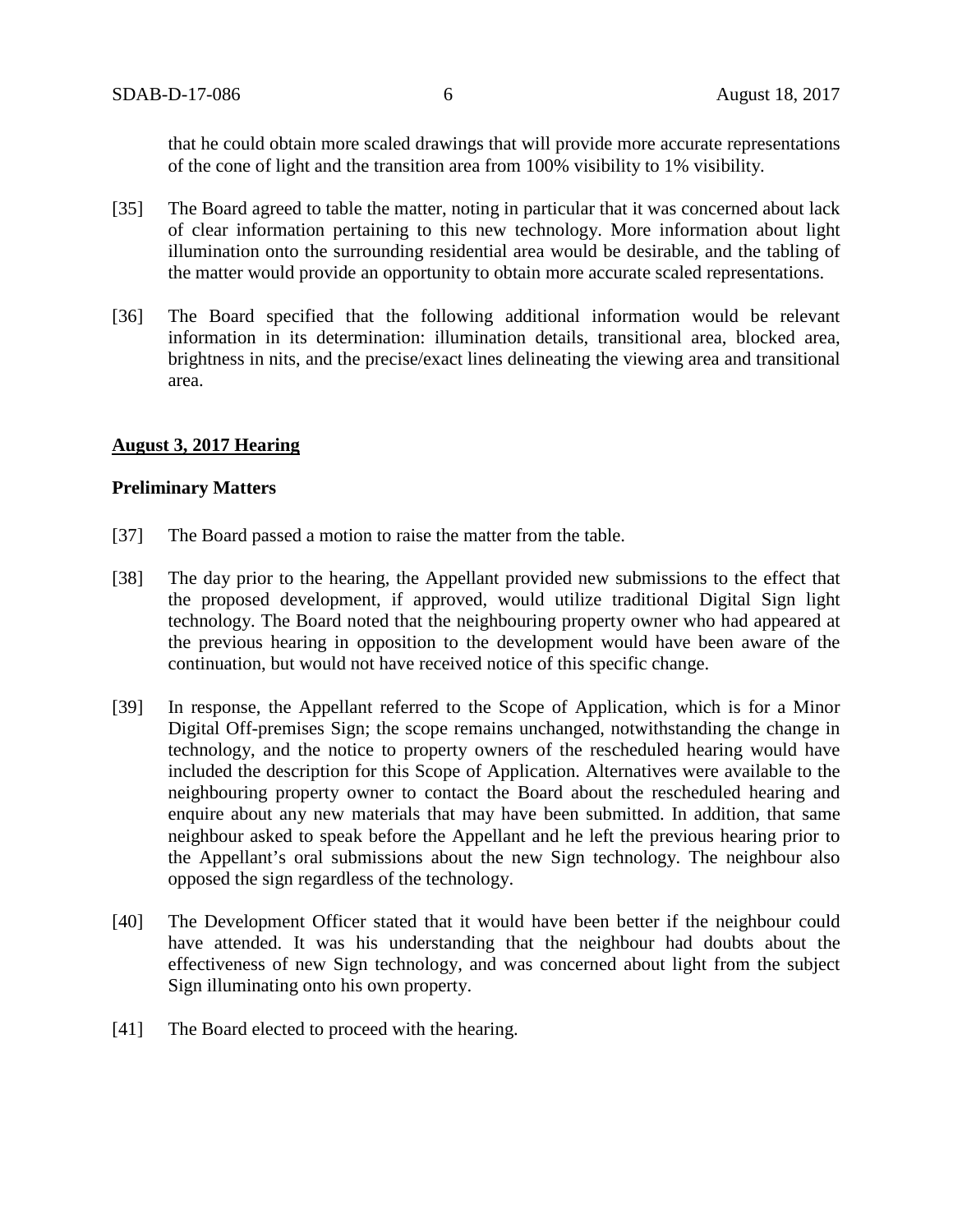- d) *Position of the Appellant, Icewerx Consulting Inc.*
- [42] The Appellant was represented by legal counsel, Mr. R. Colistro.
- [43] The hearing was previously tabled at the Appellant's request to allow the Appellant to provide more information regarding the new Sign technology. However, according to his client, this information is not something that can simply be brought forward to the Board. As a result, his client is prepared to move forward with the development application using traditional lighting technologies. The specifications for the physical sign itself remain the same, and were included in the original application.
- [44] In light of the use of traditional Sign technology, his client is also prepared to accept the condition that the Sign be de-energized between 10:00 p.m. and 6:00 a.m. By limiting usage of the Sign during this period, any potential impacts upon neighbouring properties would be mitigated. Furthermore, the proposed development is located on a commercial corridor with much noise, light and activity. Within this context, the light emitted from the Sign will not have a material impact. In support, Mr. Colistro reviewed the subject Site and the surrounding area.
- [45] Regarding the other Off-premises Sign located within 100 metres of the proposed Sign, the Appellant submitted that a variance to the minimum separation distance under the regulations would be justified. That other Sign is located on the Site of a Petro-Canada gas station and is set back from 109 Street. It faces a different direction from the subject Sign, therefore, will be viewable by different vehicular traffic from different angles.
- [46] However, if the separation distance becomes a determining factor for this Board in deciding whether to approve or deny the development, the Appellant has an understanding with the operator of the other Sign. That operator is prepared to remove the other Sign so that the subject proposed development will be in compliance with the 100 metre separation distance regulation.
- [47] The Board recalled Exhibit "A" from the previously tabled hearing, wherein the proposed wording for such a condition was submitted by the Appellant. The proposed condition stated: "[The other] Free standing Off-premise Sign shall be removed from Site and cleared of all debris prior to installation of proposed Digital Sign". The Applicant clarified that "installation" should be replaced with "energizing" or some other terminology to the effect that removal of the other Sign should be completed prior to any display of Copy for the subject Sign.
- [48] The Board also referred to Exhibit "C" which identified the other Sign located less than 100 metres of the subject. After a review of this image, the Appellant confirmed that the other Sign is a static Sign, likely double-sided based on the east/west traffic flow along 100 Avenue, and that it is likely lit by lights projecting onto the Sign face.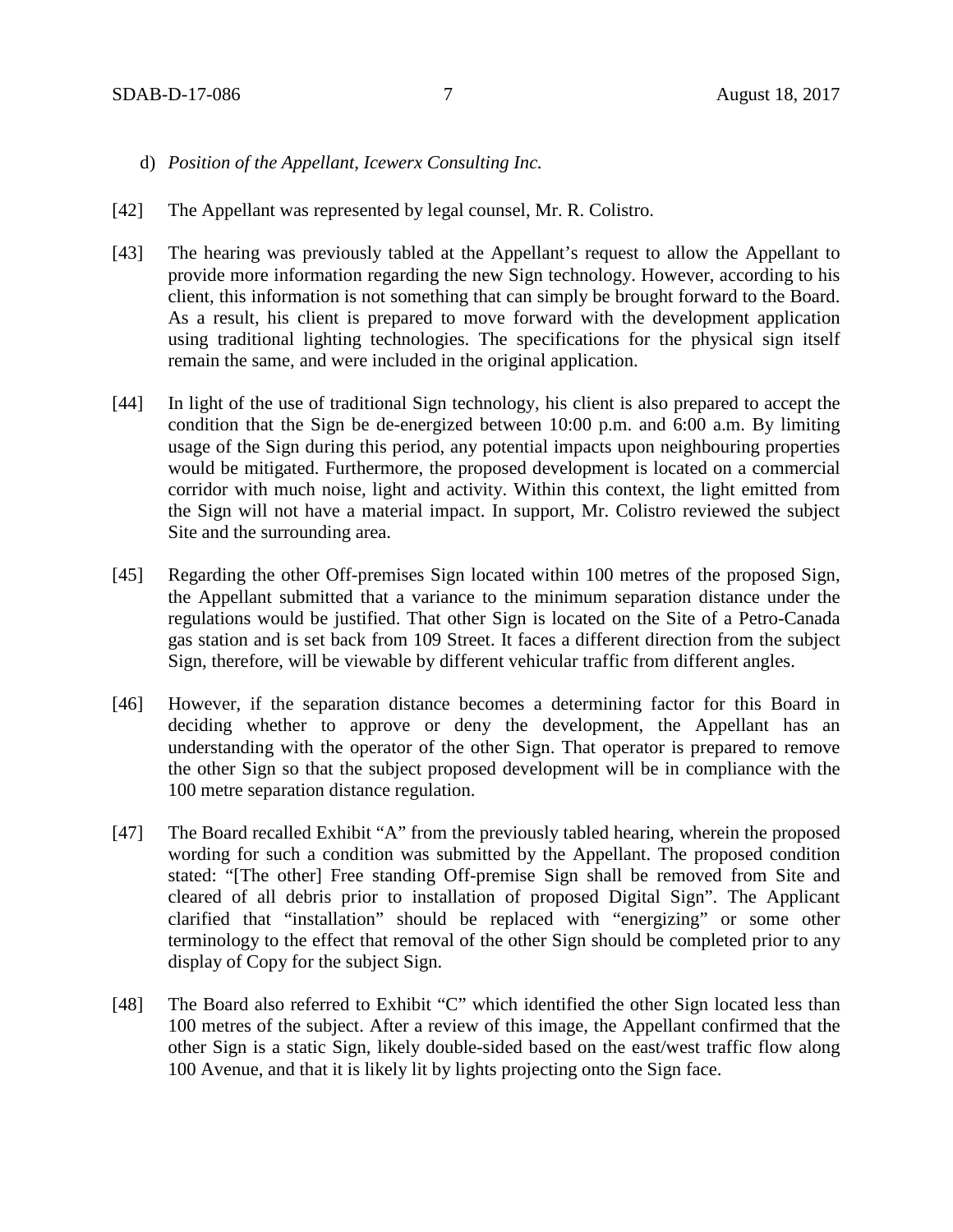- [49] The Appellant also submitted Exhibit "D", a diagram of the proposed development with measurements. The exhibit is an accurate representation of the proposed Sign, which will have a 0 metre setback from the property line, and will articulate 30 centimetres above the roof line of the building on which it will be installed upon.
- [50] Upon questioning by the Board, the Appellant confirmed that traditional Sign technology will be sufficient to meet development regulations concerning illumination including the Development Officer's recommended condition that the Sign be no brighter than 400 nits. Traditional Sign technology allows for the control of digital Sign brightness.
	- e) *Position of the Development Authority*
- [51] The Development Authority was represented by Development Officer, Mr. S. Ahuja.
- [52] Mr. Ahuja explained that his previously recommended conditions were based on the new Sign technology, and applicable only if the Board determined that with this new technology, the proposed development would not impact the surrounding properties. However, now that the development is moving forward with traditional technology, the City's position is that it does not support the proposed Sign, which will project illumination into neighbouring residential areas.
- [53] There is a long history associated with the Sign located less than 100 metres from the proposed Sign. The City worked closely with that Sign operator so that they might keep the Sign on that site. Although he did not have the complete details, it was his understanding that the Sign is located on land that does not belong to the operator. The land is likely owned by the City or the rail company that operates the seasonal rail line running through the Strathcona area.
- [54] Mr. Ahuja submitted Exhibit "E", a Google Maps image showing that there are residential mixed uses around the proposed Sign. Although the Sign will be located in the downtown area, the impact upon surrounding residential areas must be recognized. The downtown core is undergoing change, with more people increasingly interested in living downtown. At the same time, businesses are also increasingly attracted to developing in the area. All these interests must be balanced, and in the case of this specific development, there is simply no way to completely block the Sign's light from projecting onto neighbouring residential properties. Furthermore, the concern is not only from the light emitted, but also from the constant flickering of the light, with the Sign copy changing every six seconds.
- [55] The Board noted that Minor Digital Off-premises Sign is a Discretionary Use within the CMU Zone. Based on the Development Authority's position, the Board questioned whether this Use has been effectively sterilized within the Special Area Downtown. The Development Officer noted that multiple uses are available on this Site. For example, an On-premises Sign is a Permitted Use. The nature of a Discretionary Use requires that he consider the impact upon neighbouring properties. He was unable to comment on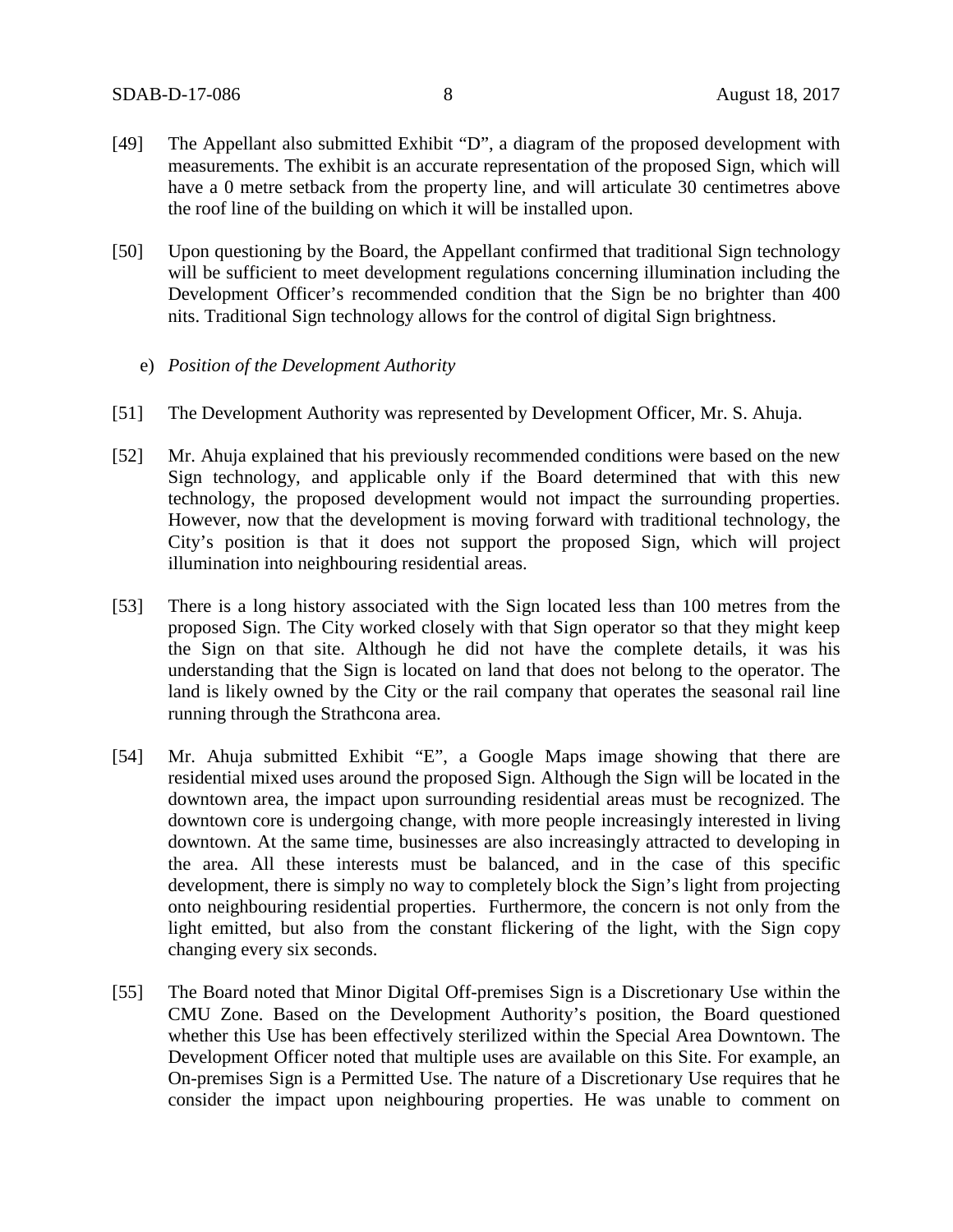whether there is any other location along 109 Street on which the proposed development would be better suited, as he would need specific addresses.

[56] In response to questioning from the Board, Mr. Ahuja submitted Exhibit "F", a Google Maps image of 109 Street. The Exhibit demonstrated that 109 Street is a six-lane road,

and that the building upon which the proposed Sign will be installed is not directly adjacent to the roadway. The Board noted that it appears the building east of the subject development is quite tall, thereby providing some buffer to any light emission for residences in that direction. Furthermore, the Sign appeared to be separated from the residential area to the west by some deciduous trees and a utility corridor.

- [57] Mr. Ahuja emphasized that although the Site is zoned commercial and although signs are commonly associated with commercial uses, the proposed Use was listed as a Discretionary Use which means that not all Minor Digital Off-premises Signs are necessarily appropriate in this particular CMU Zone. The Development Authority must consider impacts when exercising its discretionary authority.
- [58] Mr. Ahuja submitted Exhibit "G", a letter from the operator of the other Sign located within 100 metres. Mr. Ahuja noted that although the letter refers to the letter-writer as the "landowner", they are not actually the property owners of the land. The letter confirmed that they would be prepared to remove the billboard Sign if the subject Digital Sign is approved.

# f) *Rebuttal of the Appellant*

- [59] The Appellant reviewed the General Purpose of the CMU Zone and submitted that the appropriate area for what is being proposed is actually the downtown area. Residents would expect a certain level of light, noise and activity, and the impacts upon such residents would be different from residents in more traditional suburban residential neighbourhoods. Here with constant traffic, commercial highrise buildings and light are the norm.
- [60] Regarding concern about light flickering every six seconds as the Sign copy changes, the Appellant would be prepared to change the copy only every eight seconds in conformance with the conditions suggested by Transportation. The copy itself would consist of static advertisements without animation or video.

# **Decision**

[61] The appeal is ALLOWED and the decision of the Development Authority is REVOKED. The development is GRANTED as applied for to the Development Authority, subject to the following CONDITIONS: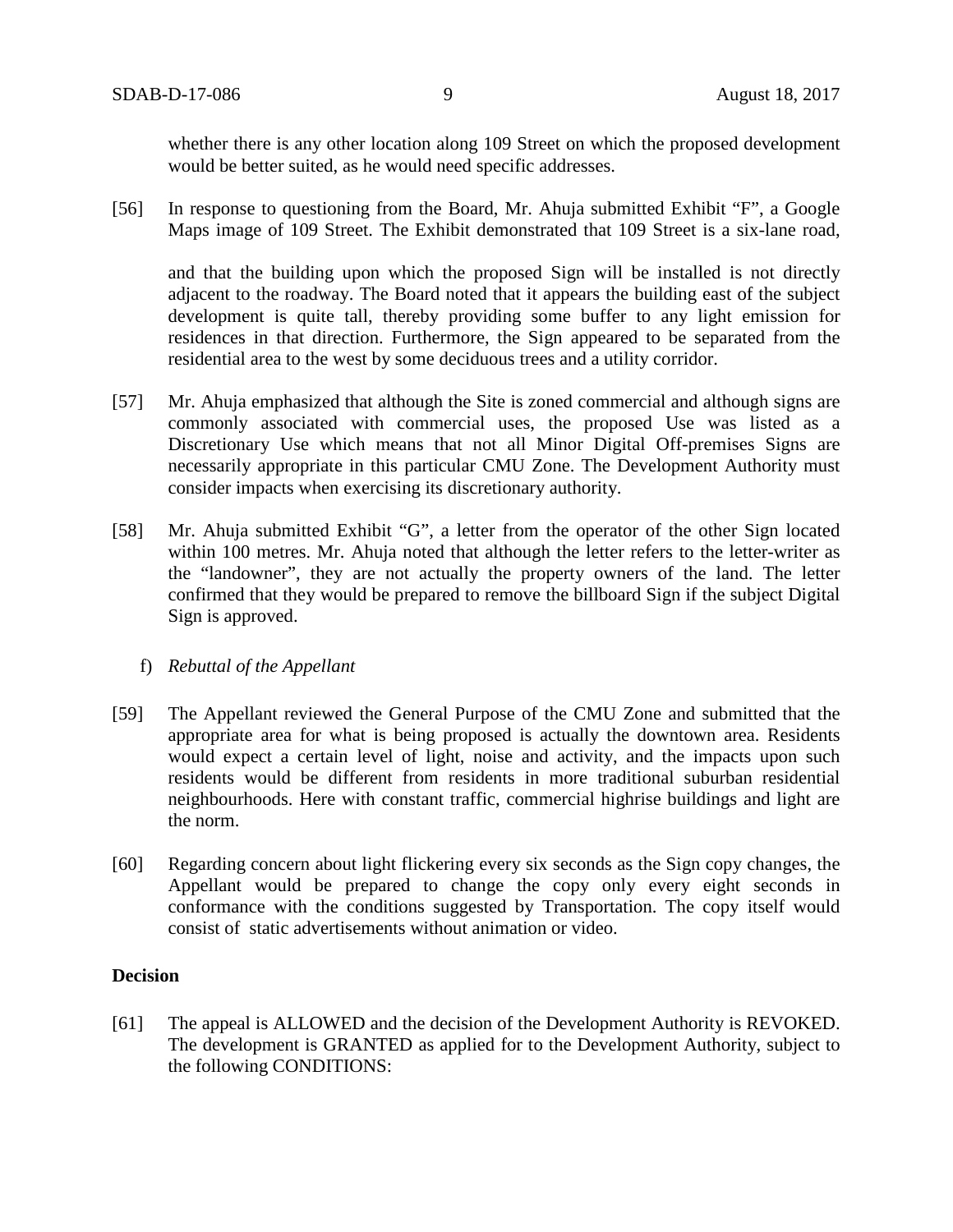1) The proposed Minor Digital Off-premises Sign permit is approved for a period of five years until August 18, 2022.

2) The proposed Fascia Minor Digital Off-premises shall comply with the plans stamped approved by the Subdivision and Development Appeal Board.

3) The proposed Fascia Minor Digital Off-premises Sign shall be de-energized daily between  $10:00$  p.m.  $-6:00$  a.m.

4) Minor Digital Off-premises Signs shall use automatic light level controls to adjust light levels at night, under cloudy and other darkened conditions to reduce light pollution, in accordance with the following:

a) Ambient light monitors shall automatically adjust the brightness level of the Copy Area based on ambient light conditions. Brightness levels shall not exceed 0.3 footcandles above ambient light conditions when measured from the Sign face at its maximum brightness, between sunset and sunrise, at those times determined by the Sunrise / Sunset calculator from the National Research Council of Canada; (Reference Section 59.2(5)(a))

b) Brightness level of the Sign shall not exceed 400 nits when measured from the sign face at its maximum brightness, between sunset and sunrise, at those times determined by the Sunrise/Sunset calculator from the national research Council of Canada (Reference Section 59.2(5)(b))

5) The proposed freestanding Digital On-Premises Sign shall comply with the following conditions in consultation with the Transportation Planning, in accordance with Section 59.2(11):

a) That, should at any time, Transportation Planning and Engineering determine that the sign face contributes to safety concerns, the owner/applicant must immediately address the safety concerns identified by removing the sign, de-energizing the sign, changing the message conveyed on the sign, and or address the concern in another manner acceptable to Transportation Planning and Engineering.

b) That the owner/applicant must provide a written statement of the actions taken to mitigate concerns identified by Transportation Planning and Engineering within 30 days of the notification of the safety concern. Failure to provide corrective action will result in the requirement to immediately remove or de-energize the sign.

c) The proposed sign shall be constructed entirely within private property. No portion of the sign shall encroach over/into road right-of-way.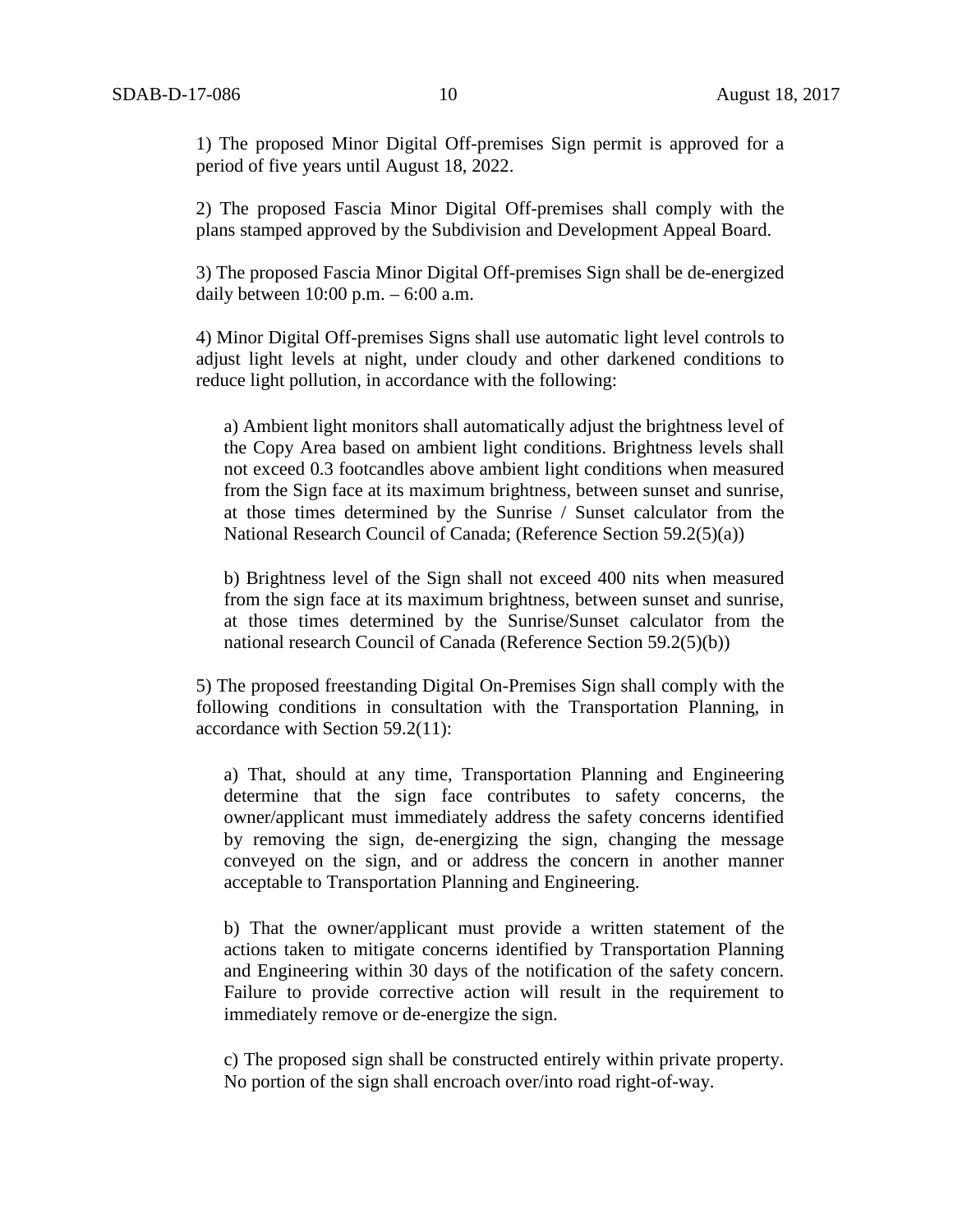d) The proposed digital sign shall feature a holding time or minimum Message Duration of 8 seconds or greater per Transportation Association of Canada's (TAC) Digital and Projected Advertising Display review guideline.

### ADVISEMENTS:

1) Should the Applicant wish to display video or any form of moving images on the sign, a new Development Application for a major digital sign will be required. At that time, Transportation Services will require a safety review of the sign prior to responding to the application.

2) An approved Development Permit means that the proposed development has been reviewed against the provisions of this bylaw. It does not remove obligations to conform with other legislation, bylaws or land title instruments such as the Municipal Government Act, the Edmonton Building Permit Bylaw or any caveats, covenants or easements that might be attached to the Site (Reference Section 5.2).

- [62] In granting the development, the following VARIANCES to the *Edmonton Zoning Bylaw* are allowed:
	- 1) Section 59.2(3) is varied to permit some Sign illumination onto surrounding residential premises during the allowed hours of operation only.
	- 2) Section 59F.3(6)(e) is varied to permit a separation distance of 85 metres between the subject Sign and another Off-premises Sign.

# **Reasons for Decision**

- [63] The proposed development, a Minor Digital Off-premises Sign, is a Discretionary Use in the CMU Commercial Mixed Use Zone.
- [64] The proposed Discretionary Use requires variances to two applicable development regulations, namely:
	- a) Section 59.2(3) which provides that the proposed Minor Digital Off-premises Sign "shall be located or constructed such that Sign illumination shall not project onto any surrounding residential premises, shall not face an abutting or adjacent Residential Use, shall not face an abutting or adjacent Residential-Related Use, and shall not face the Extended Medical Treatment Services Use to the satisfaction of the Development Officer": and.
	- b) Section 59F.3(6)(e) which requires the proposed Minor Digital Off –premises Sign be located at least 100 metres from any other Off-premises Sign.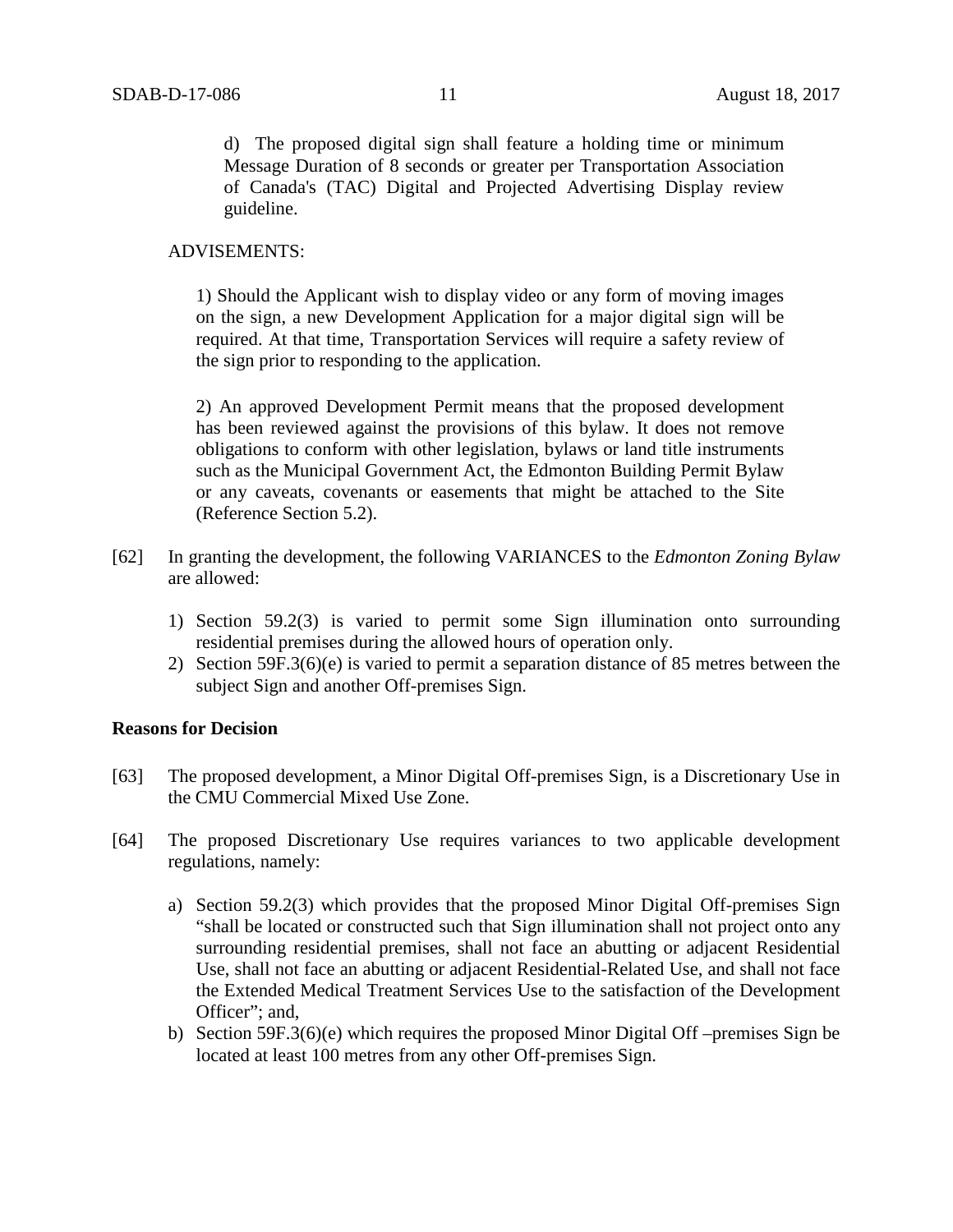- [65] The Development Authority's central concern was with illumination from the Sign projecting onto the surrounding residential uses. Similar concerns were also cited in the three emails received by the Board from surrounding property owners, and affirmed in person by one of those property owners who appeared at the hearing to oppose the development.
- [66] The Board notes that when the hearing was reconvened, the Appellant indicated that while the scope of application will remain the same, the proposed development will employ traditional technology currently in use on other Digital Signs in Edmonton, rather than the previously proposed newer technology. The Board accordingly has disregarded all of the Appellant's earlier submissions related to illumination controls associated the new technology in making this decision.
- [67] The Board finds that the proposed Discretionary Use is reasonably compatible with its surroundings for the following reasons:
	- a) The subject Site is located within a narrow portion of land along the west side of 109 Street within sub area 1 of the Capital City Boulevard Area. This land is specifically recognized as a commercial node within a mixed use area in the Capital City Downtown Plan. This designation should be taken into account when impacts upon and compatibility with adjacent residential uses are considered.
	- b) The proposed Use is consistent with the General Purpose of the CMU Zone, which references the corridor along which this particular site is located and states:

…to provide a Zone for medium intensity development that accommodates a mix of predominantly commercial, office, institutional and business Uses as a secondary office commercial area while emphasizing retail activities, entertainment and service Uses at Grade. The intent is to accommodate the existing commercial development west of 109 Street; and to allow Conversion to residential and related Uses.

- c) Commercial uses are typical along this portion of the 109 Street corridor. Commercial uses are located immediately to the north, east and south of the subject Site. The building to the northeast is mixed with commercial uses at the lower levels and recessed residential uses on the upper levels.
- d) The Board agrees with the Appellant and the Development Officer that signage is commonly associated with commercial uses. Many static commercial Illuminated Signs associated with the businesses in close proximity to the proposed development and nearby residences appear in the photographs of the immediate area submitted to the Board.
- e) There is a large, lit billboard 85 metres northwest of the proposed development which is located closer to several residential uses. It directly faces residents of a multi storey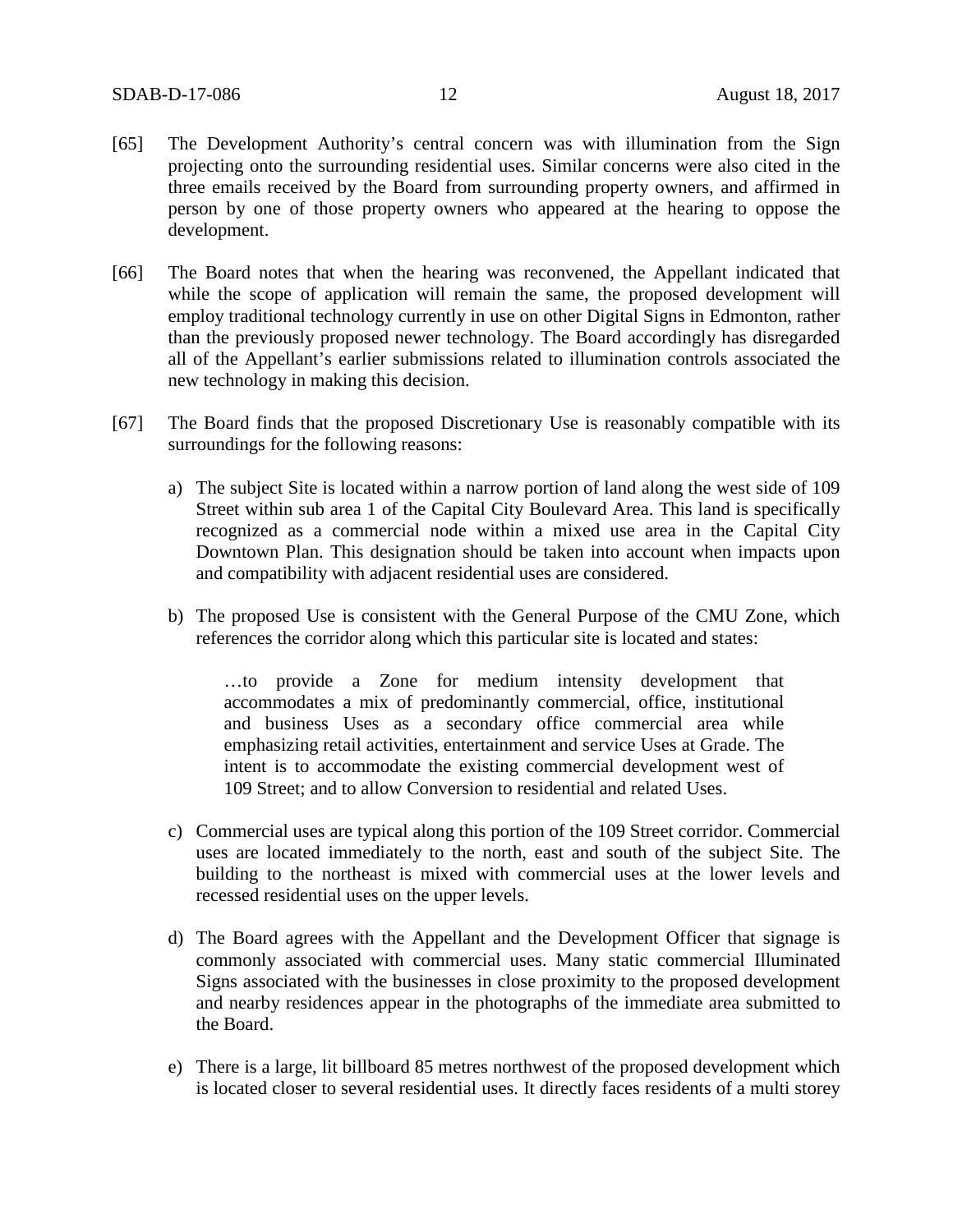Apartment building immediately to the west and although static, it is arguably more impactful than the proposed development in terms of illumination.

- f) Further, this mixed commercial use zone is located in downtown Edmonton, adjacent to 109 Street, a six lane arterial roadway and major commuter route across the river. This traffic brings significant light to the area.
- g) In aggregate, lighting and signage are typical and characteristic of this block along, and immediately adjacent, to the western portion of 109 Street. Many of these Signs cast light on nearby residential uses.
- h) The additional condition imposed by the Board and explained more fully below which requires that the Sign be de-energized from 10:00 p.m. to 6:00 a.m. daily will increase the compatibility of the proposed development with the nearby residential uses.
- i) The City of Edmonton Transportation Department does not object to the proposed location which also suggests compatibility. The Board notes that the Transportation Department has recommended a minimum Message Duration of 8 seconds in the interest of traffic safety and the Board has imposed this requirement as a condition of approval.
- [68] The Board allows a variance to section 59.2(3) to allow some illumination on surrounding residential uses during only certain hours of the day for the following reasons:
	- a) While there will be some illumination on surrounding uses attributable to the proposed development, the Sign does not directly face an abutting or adjacent residential use, nor any surrounding residential use.
	- b) The residential uses within the mixed use building located to the northeast are partially shielded from illumination from the proposed development by the high rise commercial building directly east of the subject Site.
	- c) The residential uses closest to the northwest portion of the subject Site face existing commercial uses (including lit static Signs) and are separated from the proposed development by parking lots, a utility corridor for the light rail transit and existing mature trees. These existing conditions lessen the impact of illumination from the proposed development.
	- d) The requirement of de-energization from 10:00 p.m to 6:00 a.m. daily substantially mitigates any adverse impacts by eliminating all illumination on nearby residential uses during nighttime hours when residents might typically be expected to be at home sleeping or require a darker streetscape. This condition directly addresses a specific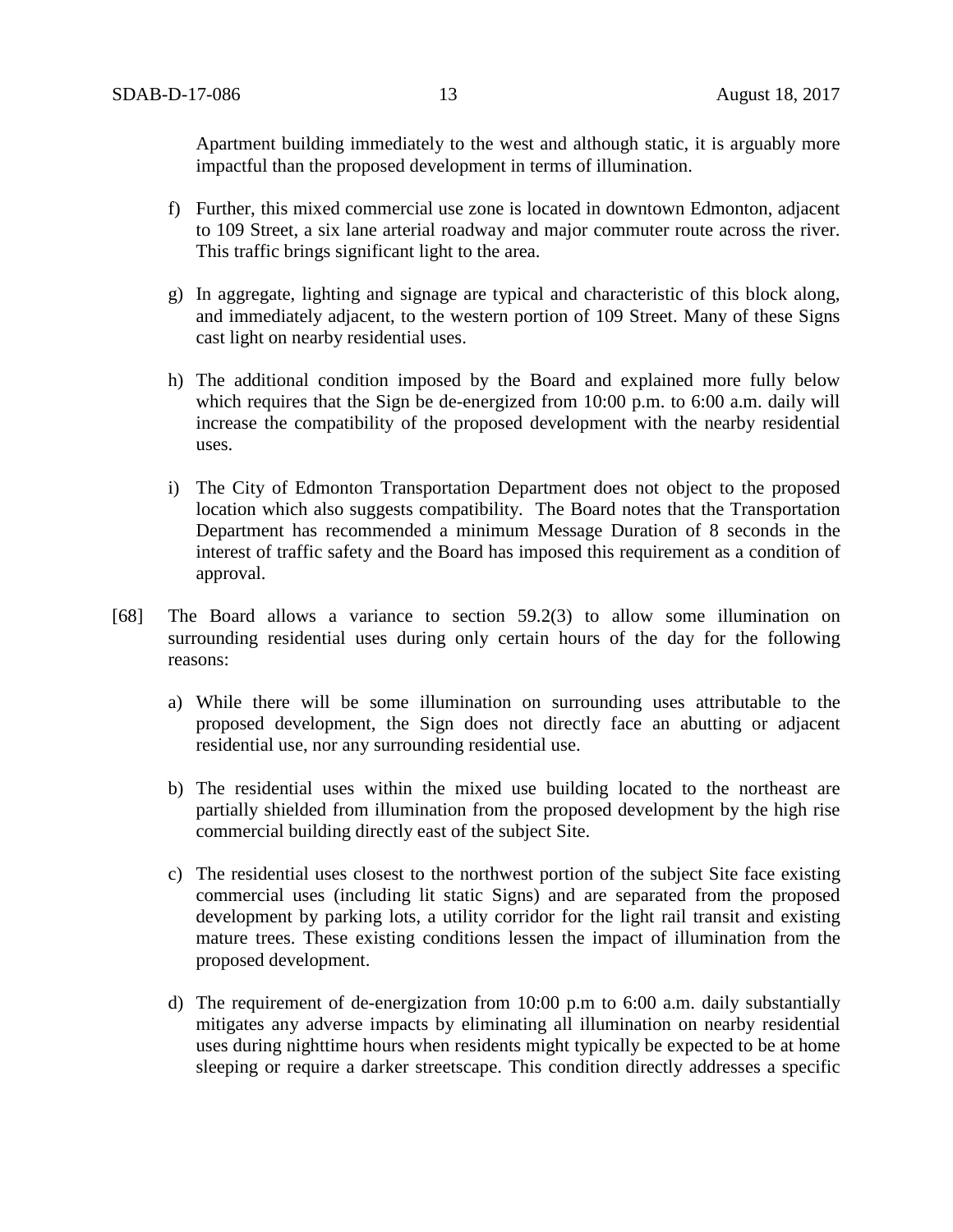concern voiced at the hearing by the owner of the residential apartment building north west of the subject Site.

- e) The proposed development is located in a busy downtown, mixed use neighbourhood on a busy commercial corridor. The subject Site is in close proximity to heavy traffic, many commercial uses and other lit Signs. All of these factors contribute to significant levels of ambient light in this area. The pre-existing background of ambient light decreases the incremental impact of the proposed development during allowed hours of operation.
- f) The proposed Sign has the ability to control brightness based on the amount of ambient light. Technical specifications in this regard are included in the Application. These technologies will allow the Sign to dim in compliance with the other generally applicable development regulations which require a reduction in light during darker allowed hours of operation, further mitigating the impact of this Sign.
- [69] The Board allows a variance of 15 metres, reducing the 100 metre separation distance from other Off-premises Signs required per section 59F.3(6)(e) to 85 metres and finds it will not have a material adverse impact for the following reasons:
	- a) Both signs are not simultaneously visible to passing traffic as the existing Offpremises Sign has an east/west orientation along 100 Avenue and is set well back from the intersection with 109 Street, while the proposed development faces north and is located a along 109 Street a few lots south of 100 Avenue.
	- b) Intervening commercial developments also visually separate the signs and block simultaneous viewing of the Signs from several vantage points.
- [70] The approved permit is limited to a period of five years, at which time the Appellant must reapply for a new permit. At that time, the compatibility and impact of the subject development may be re-evaluated.
- [71] For the above reasons, the Board finds that the proposed development, subject to the imposed conditions, is reasonably compatible with neighbouring uses and will not unduly interfere with the amenities of the neighbourhood, nor materially interfere with or affect the use, enjoyment or value of neighbouring parcels of land. The appeal is allowed.

Ms. K. Cherniawsky, Presiding Officer Subdivision and Development Appeal Board

#### Board Members in Attendance:

Mr. R. Handa; Mr. A. Peterson; Ms. C. Van Tighem